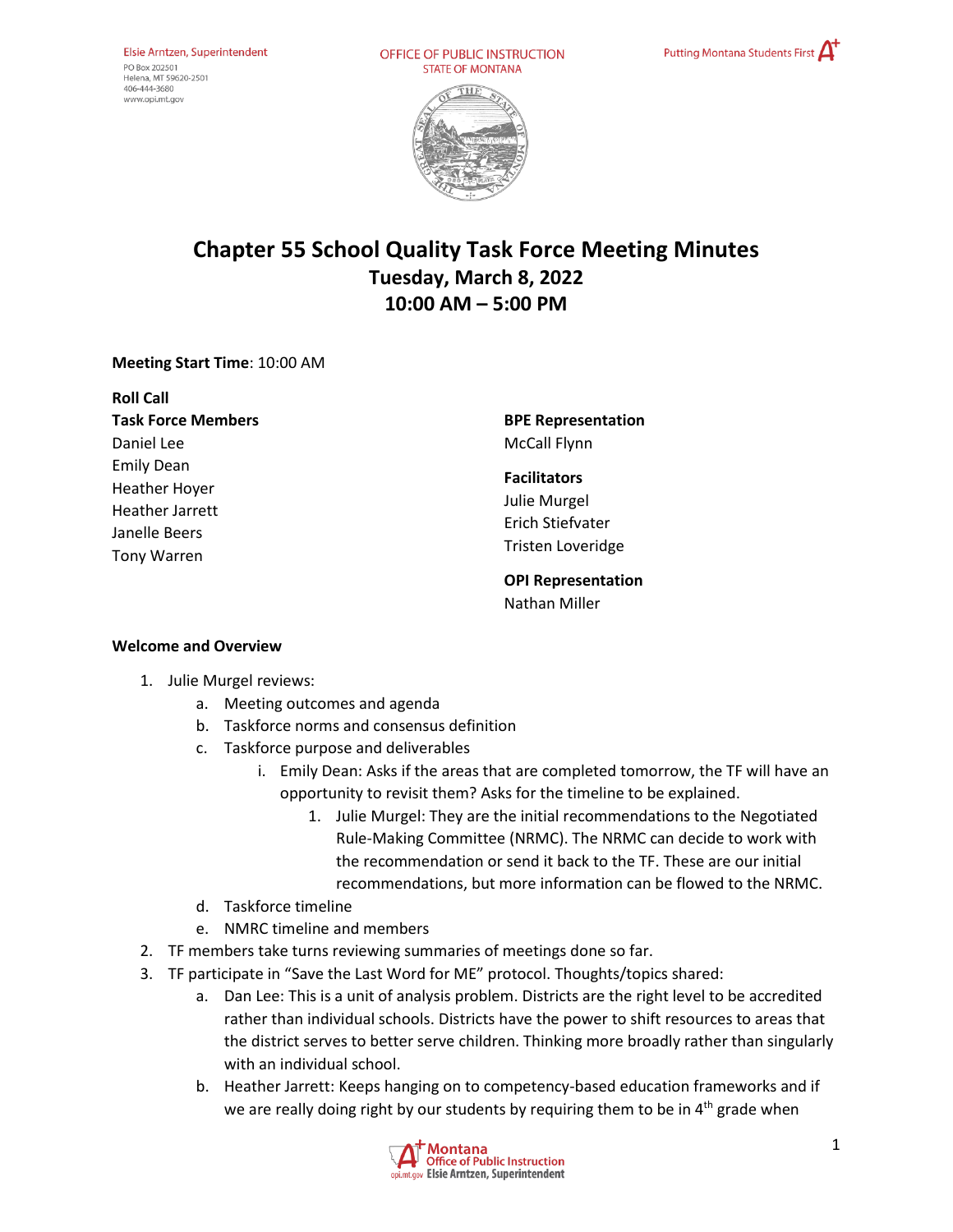they're 10. Does this serve any purpose, or should we be thinking of a total restructure of the system, so our students are valued learners?

- c. Heather Hoyer: Concurs with both members in her group (Dan Lee and Heather Jarrett). Looking at district level accreditation allows for systemic change. If we keep accrediting schools the way we do, we always have we will keep getting what we have always gotten. [District level accreditation] would allow for systemic change. Second, looking at proficiency-based education and looking at it differently as we prepare students for a future we do not know about.
- d. Tony Warren: The value that peer reviews from neighboring districts could bring to your district in the accreditation process. If you have administrators from nearby districts that understand what you are doing, they could bring value to the process.
- e. Emily Dean: Drawn to pieces that we are setting the baseline but also encouraging actual support to districts and solving actual problems. This comes back to personnel and having levers to support districts in reaching their goals. Having a flexible system to support a district in the way they need support rather than a one size fits all model.
- f. Nathan Miller: As an employee of OPI, it was interesting to hear the perspectives of the different accreditation models and school improvement plans. It would be good to find a strategy with OPI, how we can help schools more with the material they put into a school improvement plan and how can we help them reach those goals. Perhaps through onsite visits or with peer reviews. We collect a lot of data and look at it but how do we help schools achieve their goals?
- g. McCall Flynn: Surprised how many states use Cognia as their primary accreditor. There are some amazing benefits by going through Cognia accreditation, but on the other side of that, ensuring schools have the resources to use it fully. Thinking through how we can implement the outcomes and strategies you can get through a company like Cognia without going through their accreditation process.
- h. Janelle Beers: Looking to find a system that has some flexibility and innovation but also meets the minimum standards. That's the Catch-22.
- 4. Julie Murgel: Reviews the four areas of the accreditation framework, accreditation process, response to accreditation, and school improvement.

## **Sample Content Memorandum – Conceptual Changes**

- 1. Julie Murgel: Reviews and explains the sample Conceptual Memorandum document.
- 2. Emily Dean: One of the things that MTSBA has discussed going into Ch55 is to use the notice to provide the red lines [proposed changes to ARMs] to the Superintendent. The memorandum was confusing for Ch57, and the content had to be explained to members of MTSBA. If there needs to be a subsequent narrative, that would be appropriate, but just from the process MTSBA experienced in Ch57 the chart was too difficult to follow and understand. Having one red line document would be a more clear and expedient way to provide the recommendation to the Superintendent.
	- a. Julie Murgel: This is something to think about. Something we must complete in the group is the Conceptual Memorandum. It is important to include the conceptual changes, the rationale, and the redline. When it comes to public notice, perhaps we can

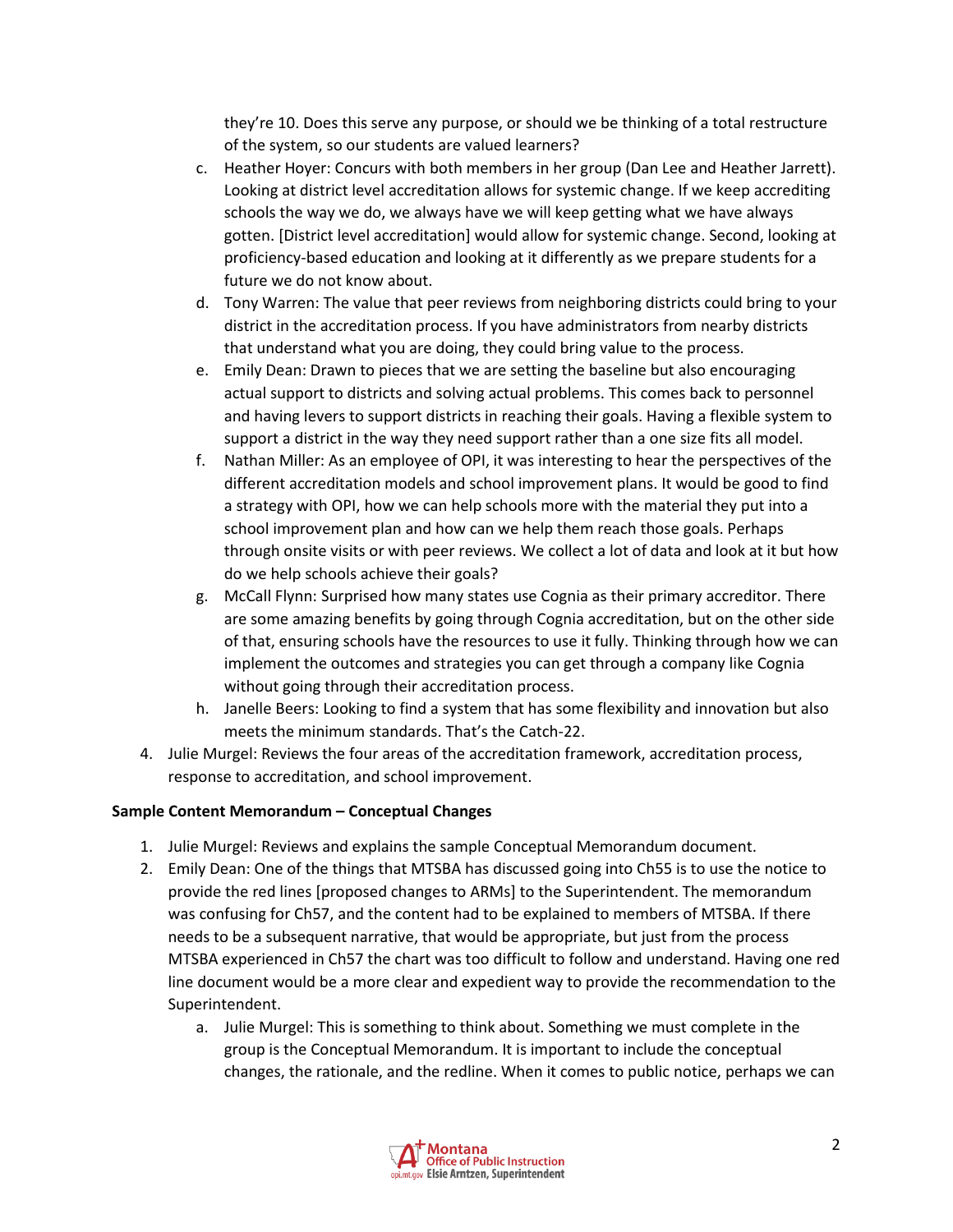take the extra step, but it is important to share the rationale and conceptual changes and where they live in ARM.

- b. Emily: Will have to see what it looks like playing out. Still a bit confused because the Ch57 chart is what was given to the public when it was moved forward. The chart was very confusing.
- c. Julie: What we are working towards now is getting the conceptual memorandum to the NRMC and Superintendent. They will work off our conceptual changes and the rationale for why so they can begin to negotiate. The memorandum format is not new. The OPI did not develop the format for Ch 57 but has been used in the past for ARM Chapter review. The OPI did complete a synthesized summary of the work for the public, so it was not so difficult to follow.
- d. Emily: The concern is that when the TF recommendation goes to the Superintendent and NRMC, we don't want a difference in opinion on a specific change to be based on the conceptual conversation of the TF rather the actual language in Rule says. What matters is what is in the actual Rule. Wants to ensure that if there is some sort or disagreement, it is not based on the rationale or discussion but the language in the Rule.
- e. Julie: Would like to summarize this quickly and wants to ensure that we are clear.
- f. Emily: Advocates that a redline is given to the notice to proposed Rule so that decisions are generated based on the language in rule rather than the rationale and discussion of the TF.
- g. Julie: This will be an important piece. Perhaps we need to be clear on the recommended Rule change in the comments.
- h. Emily: it is difficult to run the TF and NRMC concurrently because conceptual changes are different than actual changes. What matters is what is in the final rule not a concept someone would like in the rule.
- i. Julie: When we think about final Rule, we do not want to wordsmith in Rule. If we are making recommendations to changes in Rule there needs to be a reason behind it.

#### **Review Preliminary Survey Results**

1. Julie Murgel: Reviewed progress on survey results and data.

## **Working Copy of Conceptual Memorandum**

- 1. Erich Stiefvater: Reviews the accreditation framework, key questions, conceptual changes chart, and overviews the work to be done today and tomorrow. He reviews topics already discussed by the TF.
	- a. Flexibility versus accountability; variation by school size and local context
	- b. Accreditation data collection period
	- c. Recruitment and retention of quality educators
	- d. Post-secondary preparation outcomes
- e. Incorporate Student Grown measures
- f. Role of SEL in education
- g. School climate and culture
- h. Shared vision with all stakeholders
- i. Parents families and communities
- j. Student satisfaction

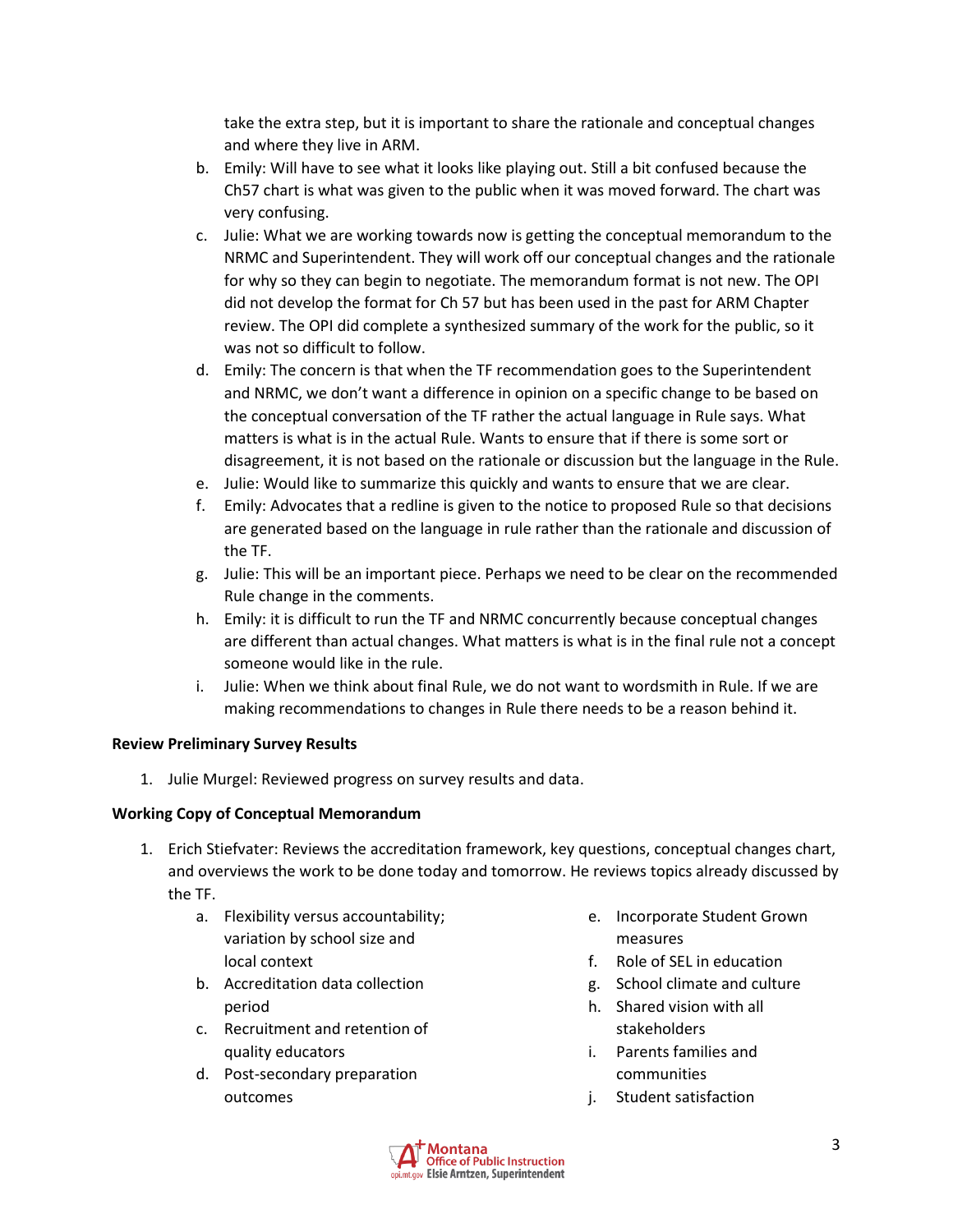- 2. Heather Hoyer: Asks if it would be possible to run through an example that is not overly complex to see the process.
- 3. McCall Flynn: the areas that are added on the chart are from the spreadsheet the TF put rules in. Where does that fit in here?
	- a. Erich: Yes. Perhaps we should pull it up and double check all areas are included.
- 4. Student Satisfaction: Practice discussion
	- a. Julie Murgel: Student satisfaction, what do we mean by this? What is the concept behind it? Then we can discuss the rationale why we would consider this in rule and where it would live.
	- b. Dan Lee: In his head he would go through each section of ARM and working it. In thinking about student satisfaction, where does it exist in ARM currently? We're not going to write new Rule we're going to look at what we already have. We were talking before lunch about the overall view of accreditation and now were talking about a specific item in accreditation. Unless we understand the former, we cannot do the later. What is our overall view of accreditation and how do we begin to address it?
		- i. Julie Murgel: When we say student satisfaction, where does this live in the framework? It's not part of the accreditation process, not part of a response of accreditation process, but it is a characteristic/standard ("the what"). Do we want to include that student satisfaction is an element of the basic standards of a school? Where does this live right now and if it doesn't where should it live? Perhaps 10.55.801 (School climate)?
	- c. Heather Hoyer: When looking at 801 it is speaking to parents, guardians, educators, and members of the community. It does not speak to students or student voice. Is this on the right track? She is trying to get an idea how do we navigate this specifically.
	- d. Erich: As Julie has identified, Student satisfaction probably falls under the essential elements of school quality.
	- e. Dan Lee: Still trying to get his head around what the function of the state is in accrediting schools and how involved the state should be in the rule process. Is student satisfaction a necessary item for the state to involve itself in in the quality of schools? His belief system is to create less rules than more rules if possible. It is tough for people in the field to comply with the rules we already have.
	- f. Julie: Do we believe that student satisfaction is a necessary element to be measured as a minimum standard for a school? If so, then we will discuss how to potentially measure it.
	- g. Janelle: In thinking about the student satisfaction piece, the end would be to include "student" in 10.55.801 (g) or (h). She wants to ensure she is on the right track.
	- h. Julie: yes, she thinks Janelle is on the right track. Do we think student satisfaction should be included as a minimum standard for accreditation?
	- i. Dan: This is not to say that student satisfaction is not an important quality in school climate. Is this an element that is so demanding that every school must have measure of some sort of student satisfaction?
	- j. Emily: Thinking back to conversations from this morning, seeing examples from around the country there could be flexible ways to address these topics. It might already be

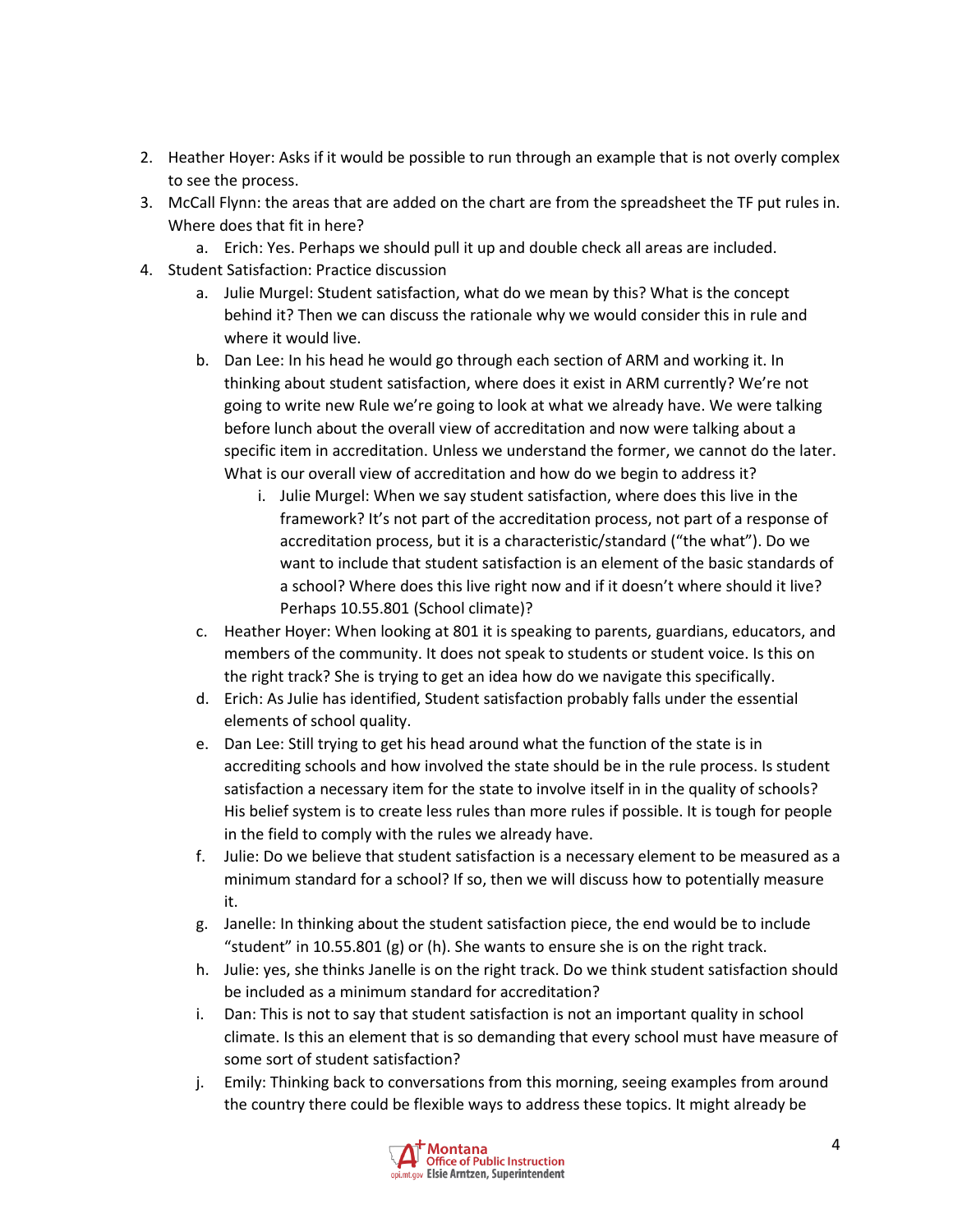happening in districts but are being done in different ways. Every district may do this a little differently, so it is important to ensure a flexible system is in place is important.

- k. Dan: 10.55.801 (f) It isn't like the ARM currently ignores students because it does address students.
- l. Julie: So how does this currently exist in Rule? What does it mean that "School board trustees shall…"?
- m. Dan: Sometimes it might be MTSBA sends a template policy for school boards to adopt. So perhaps it is already being done. If we're currently already doing something close to this, do we need to add more to it?
- n. Heather H: If we feel that it is adequately addressed then we put that it is adequately addressed as written?
- o. Julie: Is this really a change? What we're saying then that the local board will help determine how student satisfaction happens.
- p. Erich: so maybe this is not a high lever topic. He discusses how to proceed.
- q. Tony: Does not see this as a high-level change and doesn't need to be addressed. 10.55.801 (a) there are policies that districts develop and 10.55.801 (f) says to take responsibility for their stuff and don't be a "jerk."
- r. Julie: Suggests we take it off our table for how. Asks the TF if there is a high-level conceptual change they would like to think about.
- 5. Heather Hoyer: We only discussed student satisfaction in the context of school climate. Her group discussed credits in flexibility and credits in individualized learning and plans for students. This is also student satisfaction. Maybe it lives somewhere else in ARM besides climate that was missed.
	- a. Julie: Yes, it does.
	- b. Heather J: Could also be included in 10.55.803 Learner Access?
	- c. Julie: 10.55.803: 2(a) Learner access "in implementing curriculum in all program areas, the local board of trustees shall: provide all learning experiences matched to students' interests, readiness, and learning styles."
	- d. Heather H: Yes, believes it is reflected there.
	- e. Julie: Also, as you look at 10.55.803 (d) & (e). Asks Heather H if she would like to continue discussing this or if she feels it is already included in ARM.
	- f. Heather H: Thinks it already lives here. The Chapter is huge and needed help finding where it would have lived already. She wants to ensure that something is not missed.
	- g. Dan Lee: 10.55.803 2(a) is interesting. "Learning styles" is kind of an 80's thing but it says a "trustee shall" not "may". How do we know every single district is providing "learning experiences matched to students' interests, readiness, and learning styles"? The use of the word is nice and kind of fluffy, but we are making a law here. How do we know they're doing it and if they know they're doing it?
- 6. Heather Jarrett: How are we currently measuring 10.55.801 and 10.55.803 in accreditation procedures?
	- a. Nathan Miller: When it comes to various board of trustee policies, there is a policy screen in TEAMS where they must put in that information. This is an opportunity to not only look at how we are currently measuring, but we are also discussing if the TF feels something should be done differently.

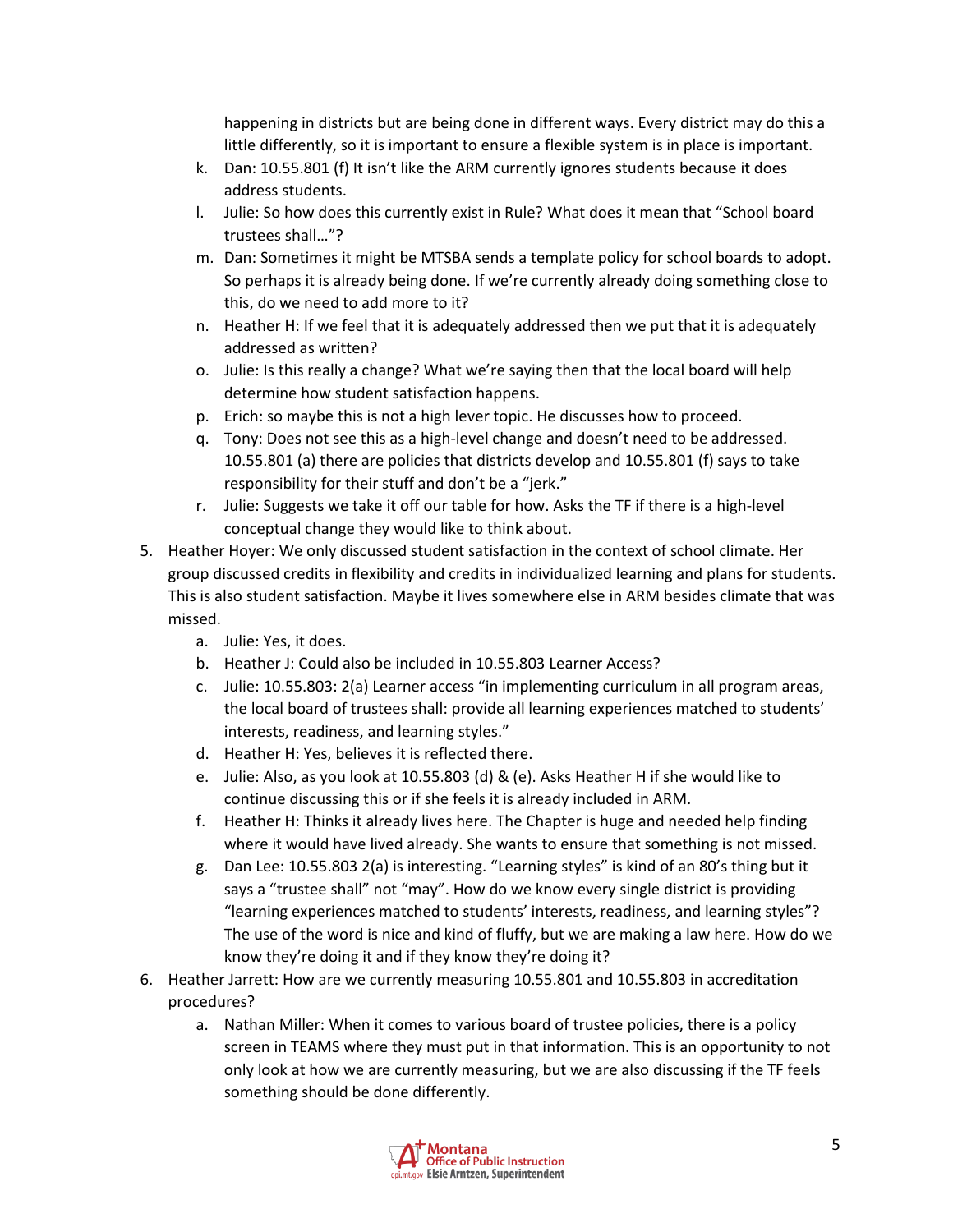- b. Dan Lee: As a Superintendent, he would bring policies to the board because he had to and needed to check off that it was done. It's an exercise. We adopt it and put it in the policy book, but it does not mean it is paid attention too much. Are we making law that doesn't really make a difference for children?
- c. Nathan: There is local control element with how policies are implemented. That is the opportunity of those on the TF to decide if maybe it's not working the way it currently is. We can look at the process and decide if it is OK or not the way it is.
- 7. Julie Murgel: Asks TF how they would like to proceed.
	- a. Erich: Feels that there is space already carved out in ARM for measures for student satisfaction and there is already space carved out for personalized learning programs. These are already supported in ARM and so TF may not need to consider changes.
- 8. Janelle Beers: We have talked about seat minutes that don't give the flexibility students need that could fall under student satisfaction.
- 9. Julie Murgel: The TF has talked a lot about measuring growth in student performance. In ARM, 10.55.602 Definitions (43) "'Student performance standards' means minimum standards of a quality education, which measures student performance on annual state level summative assessments and graduation rates used to determine the accreditation status of a school." Julie describes the chart that reviewed variance and student standards.
	- a. McCall: If changes are made to this in Ch 55 would this impact assessments as well?
		- i. Julie: Assessments already measure growth. There could be implications if we decided to measure growth in grades we do not already or in other ways.
	- b. Dan: The problem is that growth is only measured in one place. Student growth is measured through testing. Do we have the wherewithal to expand testing? If we did in the secondary level, growth does not matter under current law, because it's all about the accumulation of credits.
	- c. McCall: Surprised to see on the preliminary results of the survey with student growth ranked second to last.
- 10. Tony Warren: How much weight should we put on the survey?
	- a. Julie: There are not very many responses to make any assumptions.
- 11. Julie Murgel: When we talk about growth, the survey does inform us so some extent.
	- a. Erich: Discussions have also included flexibility for schools as well. If a school is demonstrating progress in achieving student growth. Hold them to high standards but give them flexibility and show good faith in progress.
	- b. Dan: It would be unlikely at the high school level the way things are right now. You have to be able to check off the boxes for credits. It doesn't leave much room for anything else like CTE and internships.
	- c. Heather H: Does the credit have to be a traditional class, or could it be delivered through a CTE class? There are different levels of flexibility.
	- d. Dan: Would the teacher need an English endorsement?
	- e. McCall: There are some flexibilities that allow for boards of trustees to waive courses based on unique situations.
	- f. Emily: A board can waive any course.
	- g. Heather J: Looking at school quality informal interview responses, there were about 20 responses that included growth, and this was one of the measures when determining a

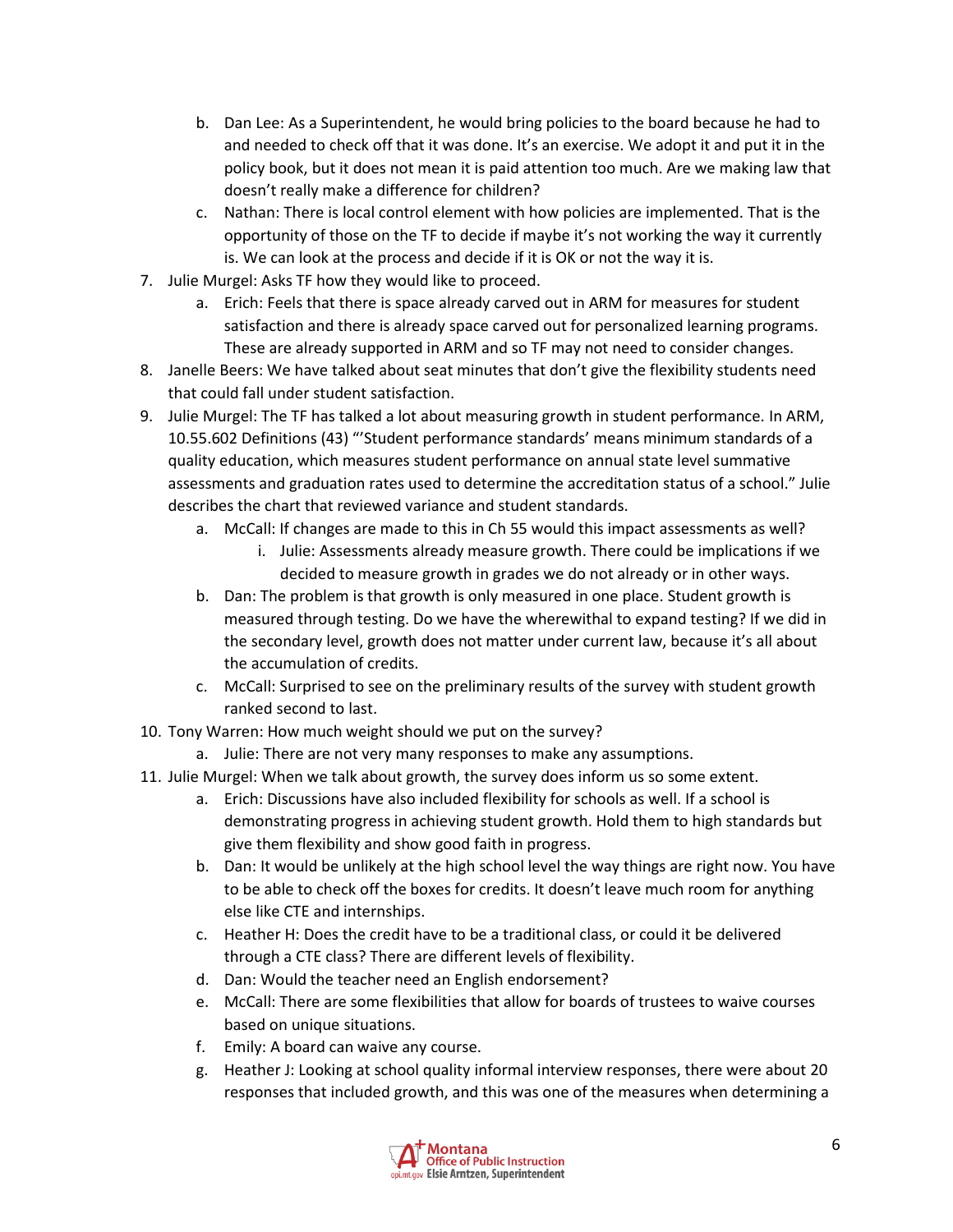successful school. For her, they look at growth from K-11<sup>th</sup> grade. As they progress through high school they are tested less depending on their situation. We can look at the difference between formative assessments and summative assessments. When we are talking about instruction, learners, and providing a quality education, for her it is centered around growth. This is not to discount the data that we get from a summative assessment, but as an educator, growth is what should be considered when looking at a quality school.

- h. Julie: Do we think this should be left on as an emerging concept to be considered?
- i. Dan: Heather's school district finds a way to measure formative growth in a productive way. To say that all districts must have a plan to measure and document student growth (could be MAPPS, other testing, or embedded in courses). But to say the state of Montana considers it important that schools are accredited based on student growth is a good thing. But allow local districts to make some decisions.
- j. Erich: It seems that there is energy around this…
- k. Julie: We can note the 10.55.603 Curriculum and Assessment. Begins talking about assessments around multiple measures and methods. Not sure if it measures growth but there are components, and this could be a potential area where this lives.
- l. Heather H: Is student growth only tied to achievement? In looking at some of these we have talked about attendance as well. Are there other things that are tied to student growth that we may not have considered yet?
- m. Nathan: Another area, 10.55.601 in the continuous school improvement plan, could also be an area to include growth.
- n. Julie: This is a topic the group would like to pursue deeper.
- 12. McCall Flynn: Staffing ratios (library media specialists, counselors, etc.)
	- a. Dan: Staffing ratios should be included to the extent that they can be substantiated in the literature. We know there is a lot of literature about class size, so it makes sense there is a range in class size. He is unfamiliar with other staffing ratios. Perhaps in MT the school counselor association could give us literature on it. It is hard for him to say that there needs to be X ratio because he is unfamiliar those areas.
	- b. McCall: one of the things McCall brought forward one of the first times the TF met was from a conversation she had with the variance to standards board chair. The ability for them to weigh in on the "grey areas" that continuously get brought forward to the variance to standard board. She is not pushing to change the ratios around teachers to students, but she was looking to the library media and areas under the variance to standards.
	- c. Heather H: We also spoke to flexibility for both library media specialists and counselors. As we are looking at SEL and mental health for students, talking about the flexibility for schools to fill those positions with the resources in communities. It can be difficult for districts to fill those positions.
	- d. Nathan: We currently have 35 variances to standards in place, all but one is for library FTE. This is an area schools are struggling currently, [with the requirements in] 10.55.709.
	- e. Dan: Is it possible for us to have a better breakdown? Based on district size? His guess is that it is smaller districts that can't get an endorsed library media specialist.

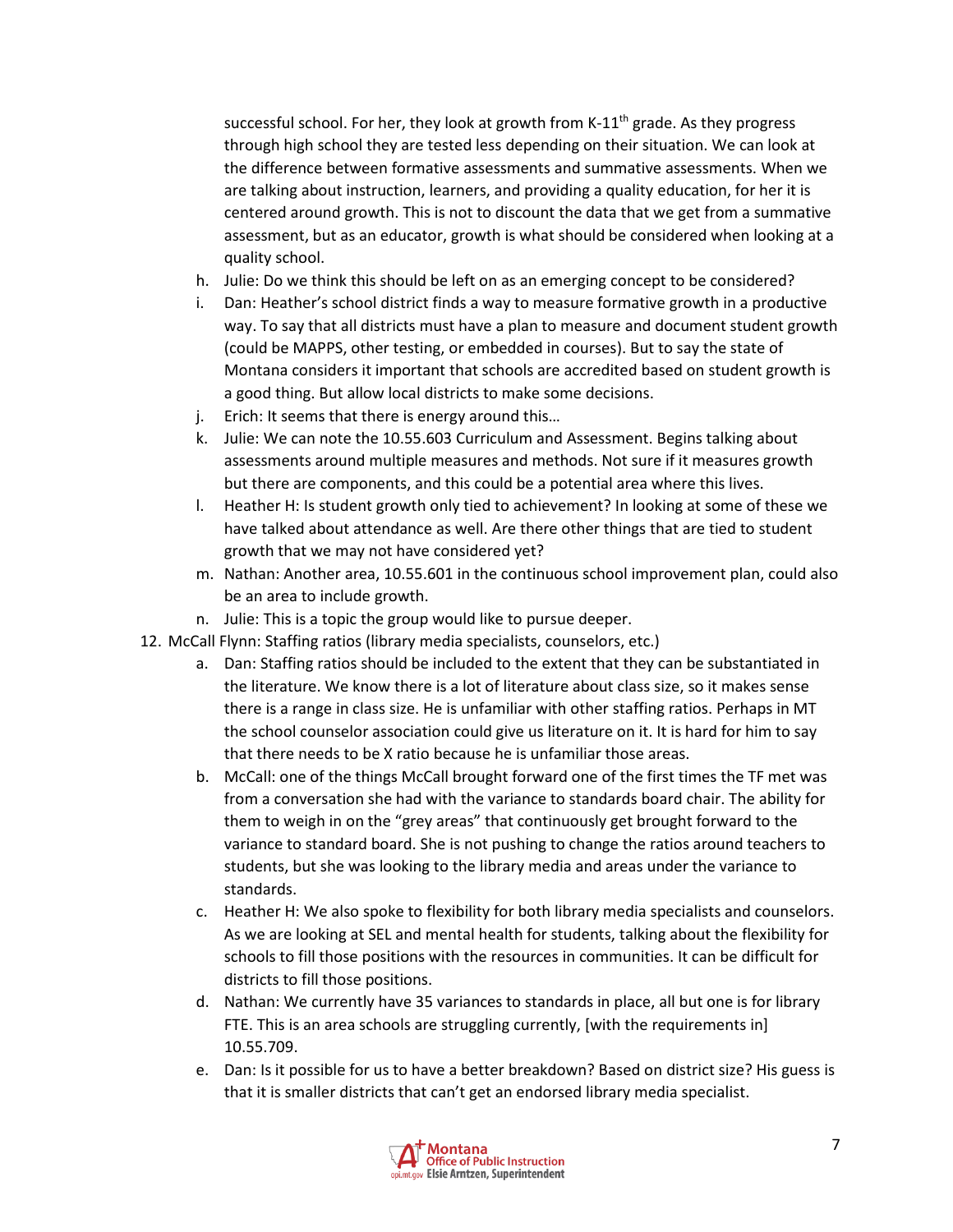- f. Nathan: Will get that data for the group. A lot of times in a school system, the middle school will require that they have a library .001 FTE, but if the elementary and high school both require a .5 FTE, the likelihood of the system to hire another individual to fill the .001 FTE is unlikely. In larger schools, when it jumps from needing 1.0 FTE to 1.5-2 FTE it may catch schools that anticipated less or more. OPI does work with schools in these situations. With the rule as is, it jumps .5 FTE making it difficult for schools to find another librarian. Its not just a smaller school issue.
- g. Julie: Lists the schools with this variance to standard.
- h. Dan: No one is debating that library media specialists should be available for students. We're just looking at the difficult cut offs.
- i. Janelle: For small schools this an important topic. Everyone agrees that there should be a cut off and you should have licensed people, but people can jump in and out of the standards quickly and then find yourself in a variance. Perhaps we can have a three-tofive-year range for compliance.
- j. Nathan: Adds that variance to standards process is not a process to keep from getting a deviation, but a way for schools to show that they are meeting the standards. We have seen that the variances are coming in because of the need to find a librarian but unable to find one for partial FTE.
- k. Heather J: is there any history for how these ratios and numbers came to be? It was obviously put in for a reason.
- l. Nathan: That was "pre-Nathan". A committee was formed with different stakeholders and agencies. He is unsure why the ratios were put in place.
- m. Heather J: Would also be interested in seeing a 10–15-year lookback on how close schools are to not having those variances. It would be beneficial to see what is happening in the field so we can make changes based on the needs.
- n. Nathan: This is what he was talking to in the variance to standard process. It is not to be an FTE variance. It is meant for schools to show that they are meeting the needs of their schools by utilizing a para or other resources. If we look at the current rule and the numbers, we will see where the breakout is. Nathan gives an example in 10.55.709.
- o. Janelle: Would like us to look more at the post-secondary schools are doing for training counselors. If they can even meet the demand.
- p. Heather H: The high school in Great Falls has 5 advisement counselors. It is difficult to find licensed counselors to come to the Great Falls district. Would it be possible to have a blend of each? A certain percentage of advisement counselors and CPC so they can focus on either academics or mental health rather than both in schools that are large enough.
- q. McCall: Would this impact how they are licensed to be a counselor?
	- i. Julie: They are both licensed but they are licensed in different systems. The OPI licenses guidance counselors but not the others.
- r. Heather J: Is this an appropriate place to consider SEL? The premise of a school counselor is to teach those skills. Is this where the conversation needs to begin when we talk about that piece? We have talked about the mental health of our students.
- s. Heather J: There are a lot of resources for schools in SEL. In some schools it may be a flexibility to provide PD to staff at all grade levels to infuse it in the classroom. She

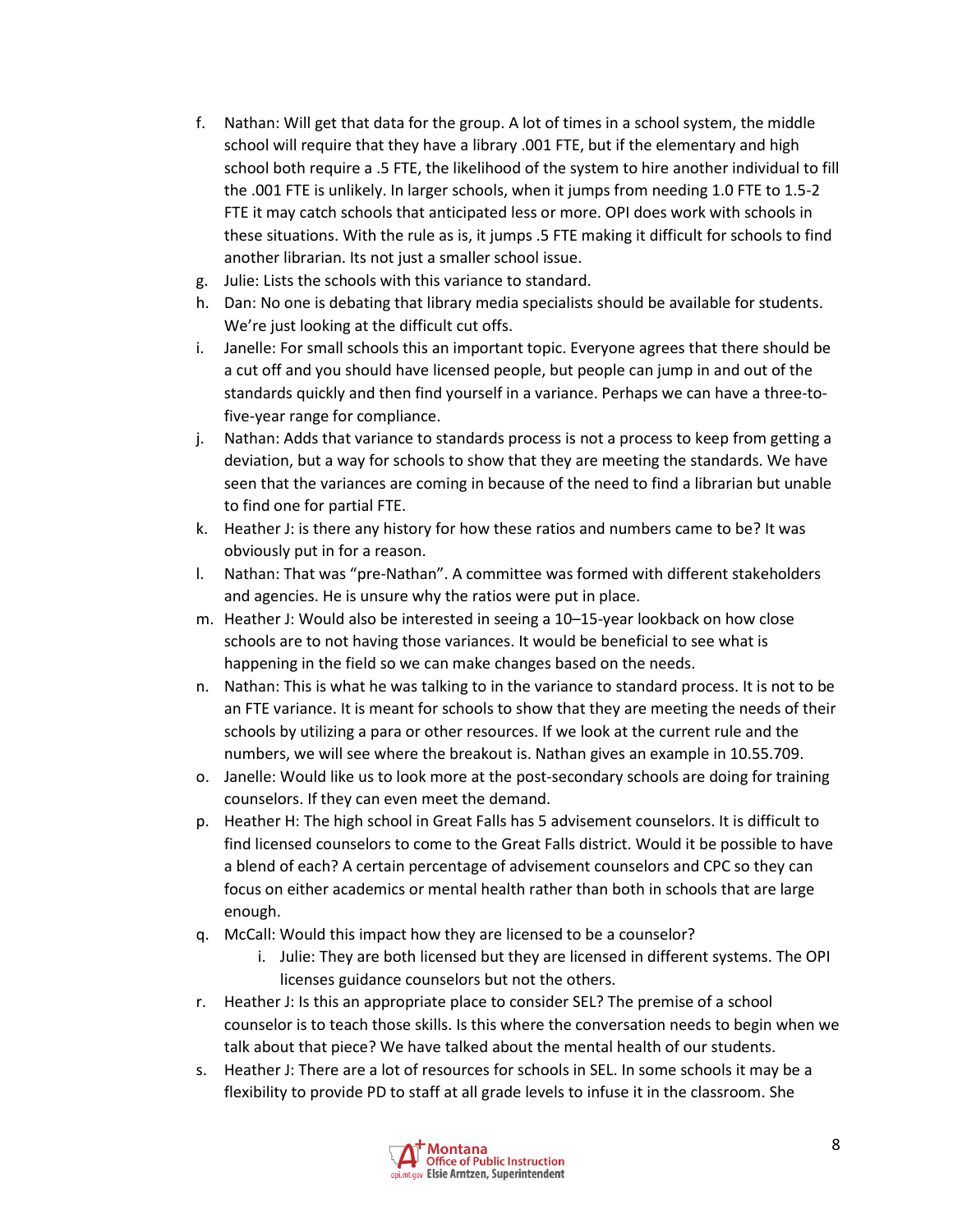doesn't want to add yet another thing to a classroom teacher, however it may be a conversation how to address the SEL for students with the lack of counselors available.

- t. Heather H: Because of their advanced degrees [counselors] are expensive. Schools have to make a choice between [advisors or counselors] because they can't afford to do both.
- 13. Post-secondary readiness
	- a. Heather H: Historically we have defined post-secondary readiness as college readiness. This is one of the things we need to re-consider. The way we assess, is to assess the ACT but we don't give credit for the AFC or other national assessments.
	- b. Dan: This is a great point because we talk about the secondary curriculum. The Board of Trustees doesn't have the authority to say they are going to restructure the high school curriculum to eliminate the 20-credit requirement. Not sure if the group is ready to have this conversation but it would be wrong if we did not have it. If we don't, for 10 years we won't have the opportunity. We have to remember that this high school curriculum was put in by the "Committee of 12" in 1892. It wasn't based on anything, yet we've used it ever since.
- 14. Accreditation Process
	- a. Heather J: Discussed accreditation at a district level and systemic change. When we are trying to move a large system that is trying to improve, it is a broader view.
	- b. Dan: We can ask ourselves if accreditation is a compliance activity that the state requires or if it is a means of growth, renewal, and review. If it's a compliance activity, he has it all worked out already that looks like a two-tiered system.
	- c. Heather H: A conversation we have also had already is the timeframe. Do we really need to be accredited every year or could it be done every 3 or 5 years? Would like to hear Nathan's opinion on this idea.
		- i. Nathan: There are probably pros and cons with both. The longer the window, there will be more fluctuation year by year and impact other areas like teacher credentials. A longer window could benefit schools with resources, onsite visits, staffing and may give schools time to develop and put into place improvement plans to find solutions. The current model allows schools to see where they need to improve in because they can see their deviations. Data collection would need to be considered in this idea. We have data on teachers that can be used on critical shortage reports that are taken to the BPE and legislature. This is something we might not have on a five-year cycle. It's all based on how it would be set up.
	- d. Julie: There is a range of thoughts that we can think about. There are options that have been put out there that we can thing about both ways. Right now, there is data that provides information, but it is based on the assurance standards.
	- e. Dan: There are some things that need to be done every year. The notion of accreditation could be done on a five-year cycle. A portion of the state would be going through the accreditation process while the other is preparing for it. This could be more beneficial for students and less onerous for districts.
	- f. Nathan: Notes MCA 20-7-102 Accreditation of Schools.
	- g. Heather H: When thinking about a multiyear accreditation process, she thinks of the possibility of multiple graduating classes leaving the school system and not being

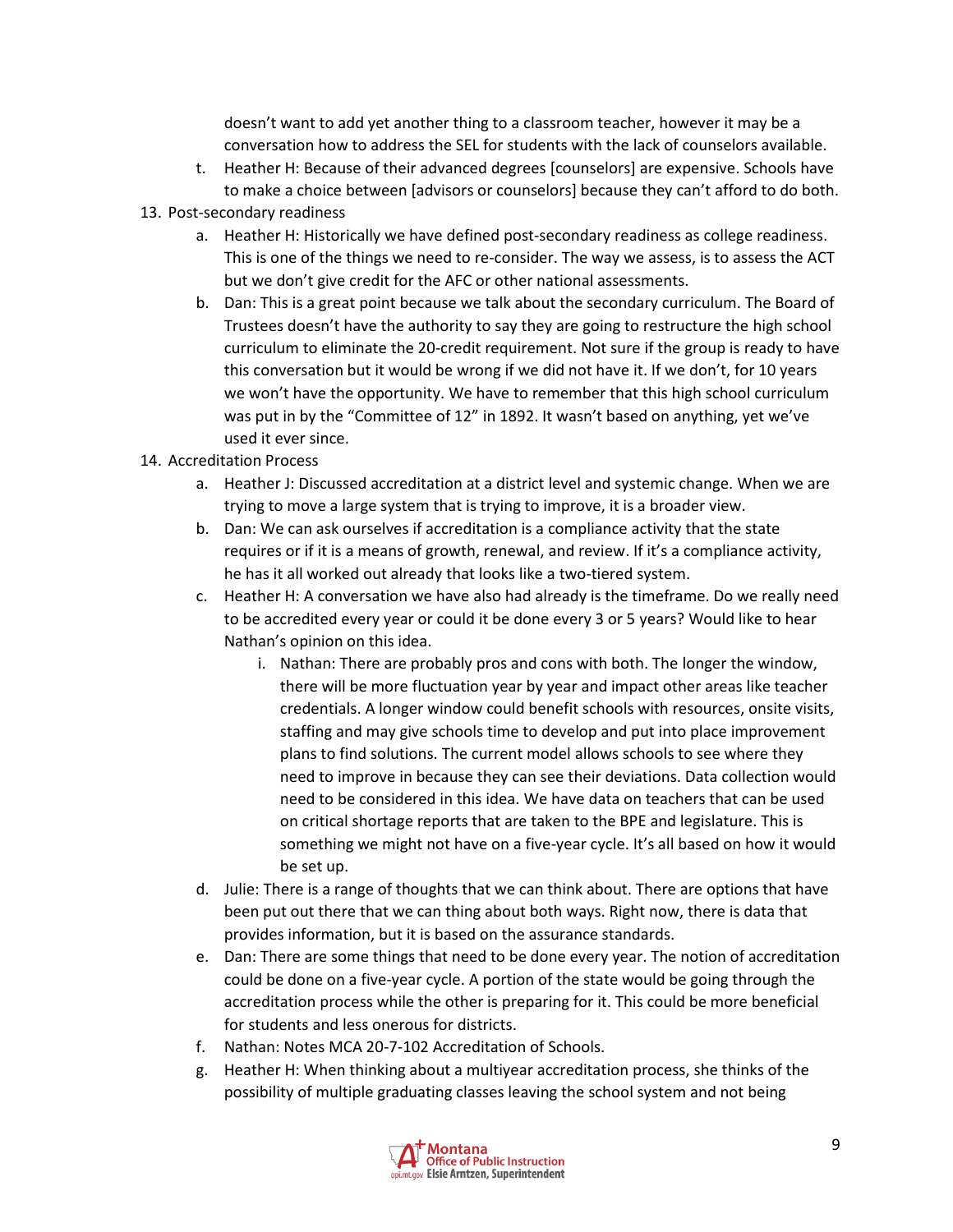recovered if there were an issue. She does see that small schools could accommodate bubbles of kids that they may need to provide in terms of accreditation.

- 15. Heather H: Is recruitment and retention addressed in ARM? This has come up several times in both the informal interviews that were conducted and the TF meetings.
	- a. Julie: When we think about this, where does it live? How do you see it in accreditation? As an essential standard or a characteristic? We can possibly include it in the internship section of ARM. 10.55.607. We see districts using internships for administrators, superintendents, and special education.
	- b. Heather H: This might not be the place for recruitment and retention, but she knows it is a big conversation that comes up often.
- 16. Heather J: Are we going to crosswalk the current working copy with the guided questions working document?
	- a. Julie: Is there something specific? Currently we're trying to get the group to identify high lever topics that we will dive deeper into. Perhaps it would be beneficial to look at the guided framework.

## **Guided Questions Working Doc**

- 1. Erich: Explains the topics identified and reviews the assignment to the group now.
- 2. TF identifies missing topics that should be included for consideration.
- 3. TF discusses what items to focus on for tomorrow's work.

#### **Public Comment**

1. Dennis Parmin, Executive Director, Montana Rural Education Association: Has had a lot of thoughts listening to the TF. He and Patty Meyers led this discussion ten years ago with 50 people on the TF. He thinks it took about nine months to get through all of it. There were questions around staffing ratios and where those numbers came from. In 2013, those ratios were not changed and that was because of the potential fiscal impact on districts and the potential of an unfunded mandate. There is a very organized librarian contingency and that is why the ratios are the way they are. Graduation requirements is something that was talked about for a long time. If there is someone who has data around what High Schools require three credits, it would be Sharon Carroll, past BPE chair, is where he would suggest looking. When thinking about staffing ratios, think about recruitment difficulties as well. Jim Germann, Superintendent in Glendive, made a profound statement: if we didn't have these ratios and standards to guide us, he doesn't know if we would know what to do. It was a guideline for budgeting, to talk to taxpayers, and building programs. This was thought about for a long time. Accrediting schools vs districts and the term of an accreditation cycle. The process has nothing to do with the physical structures or even how it is mapped out on paper. He has been a proponent to making changes to this, but it wouldn't be a simple thing. Something that drives and creates tension at the local level is that no district wants to face the public and say they don't have an accredited school. Within this, the school is not accredited because it is divided into units. At the end of the process as it is today, the Superintendent of OPI can recommend to the BPE that funding be withheld because they have come to the end of the line to meet requirements. Student growth at the state level is tricky. Julie has done a good job of identifying where some of the difficulties may come with this. This is something that is easier to discuss at